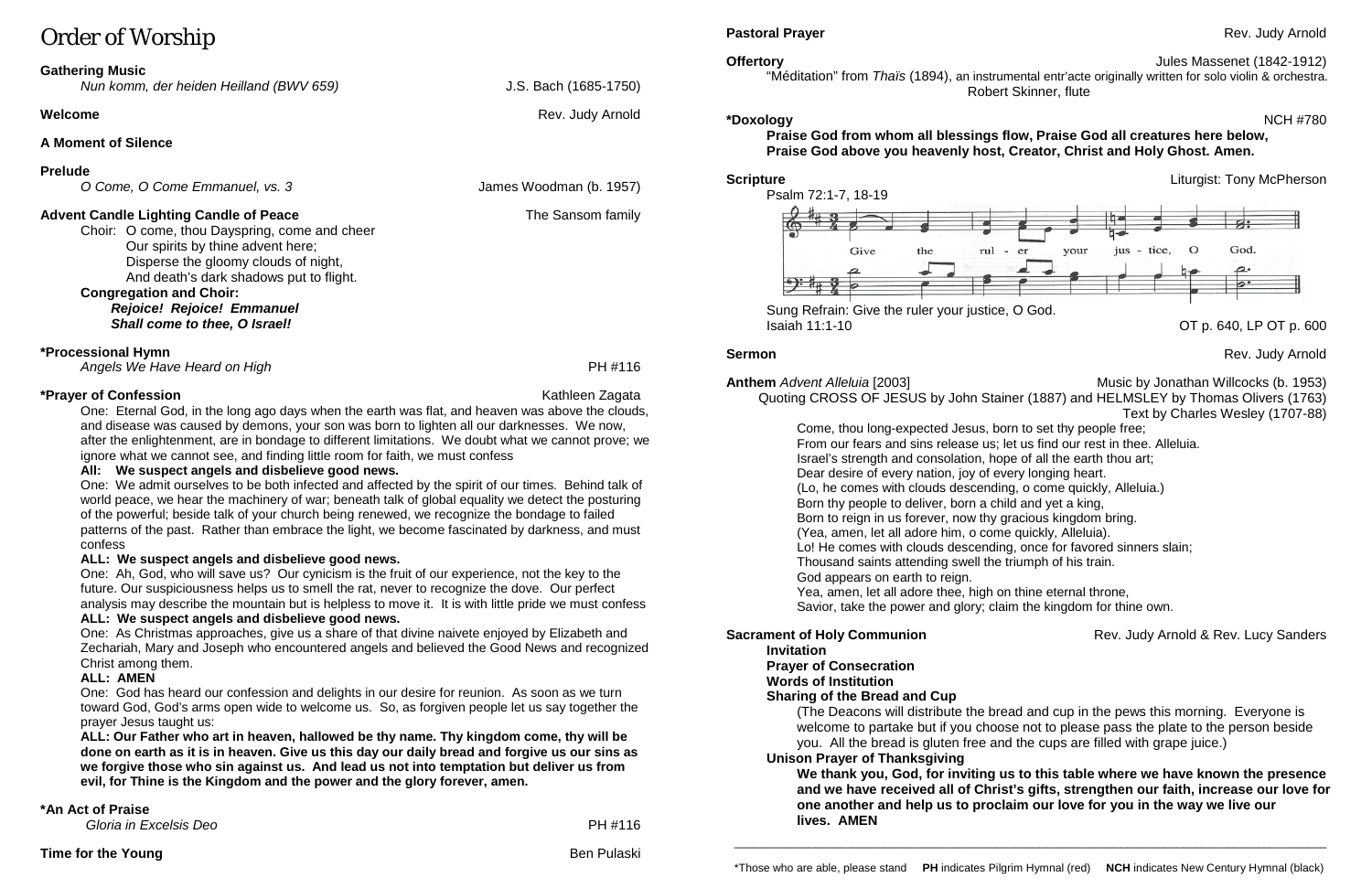# **\*Closing Hymn**

*Let All Mortal Flesh Keep Silence*

PH #107

**Benediction** Rev. Judy Arnold Rev. Judy Arnold Rev. Judy Arnold Rev. Judy Arnold Rev. Judy Arnold Rev. 3. The Rev

# **Passing the Peace of Christ**

*(Please offer "peace" or " The peace of Christ" to your neighbor as you depart)*

## **Postlude**

*Nun komm, der heiden Heilland (BWV 599)* Bach

# Meet Our Church

**First Congregational Church in Winchester, UCC,** *An Open and Affirming Congregation* 21 Church Street, Winchester, MA 01890 781 -729 -9180 **www.fcc -winchester.org**

We are a Christ -centered, nurturing community: growing in faith, serving in love, welcoming all with joy.

The Congregation, Ministers To The World Rev. William Burhans, Lead Pastor Rev. Ms. Judith B. Arnold, Associate Pastor Ms. Kathleen Zagata, RN, MS, CS, Minister of Congregational Health & Wellness Ms. Jane Ring Frank, Minister of Music & Worship Arts Mr. Ben Pulaski, Minister of Faith Formation: Children & Youth Mr. Jeffrey Mead, Organist Mr. Bradley Ross, Sexton Mr. Tyler Campbell, Assistant Sexton Ms. Sarah Marino, Office Manager The Rev. Dr. Kenneth Orth, Pastoral Counselor (Affiliate)

# Welcome!

We are happy you have joined us today for worship. We hope that in the coming hour of quiet, song, prayer, sacred scripture, and communal gathering, you will awaken more fully to God's presence in your life and the world around us.

### **Restrooms**

Restrooms are located down the stairs as you first enter the front doors of the church.

### **Accessibility**

Listening devices are available in the back of the sanctuary for the hearing impaired. An after -worship coffee hour is held in Chidley Hall on the bottom floor of the church building. An elevator is located out the doors to the right of the front chancel area and down the hall. Please ask a greeter if you need assistance.

### **Childcare**

Children are always welcome in the sanctuary! We appreciate the sounds of little ones among us. If you'd prefer, there is a professionally staffed nursery on the floor beneath the sanctuary. Ask a greeter if you need help finding it.

### **Family Room**

There is also a comfortable room with sofas, chairs, carpet and an audio link to the service for when you need more room to attend to your family. It is located just outside the doors to the right of the front chancel area.

### **Children (Stepping Stones) and Youth Church School**

Classes for children and youth in pre -k through 12th grade are taught during worship. Families begin the worship service together in the sanctuary. Children are then invited to join us at the front (if they are comfortable) for the Time for the Young. Afterwards, the children and youth are led to their classrooms by their teachers.

### **Get connected!**

Please tell us about yourself and/or request a prayer by filling out a Welcome/Prayer Request Card found in each pew and place it in the offering plate when it passes. We look forward to getting to know you at Coffee Hour, held downstairs immediately following the service. You can also learn more about our community through our website and Facebook page: **www.fcc -winchester.org facebook.com/fccwucc Text FCCW to 22828 to join our email list**

# **Dece mber 4, 2016**

The Second Sunday in Advent 10:00 Worship Service